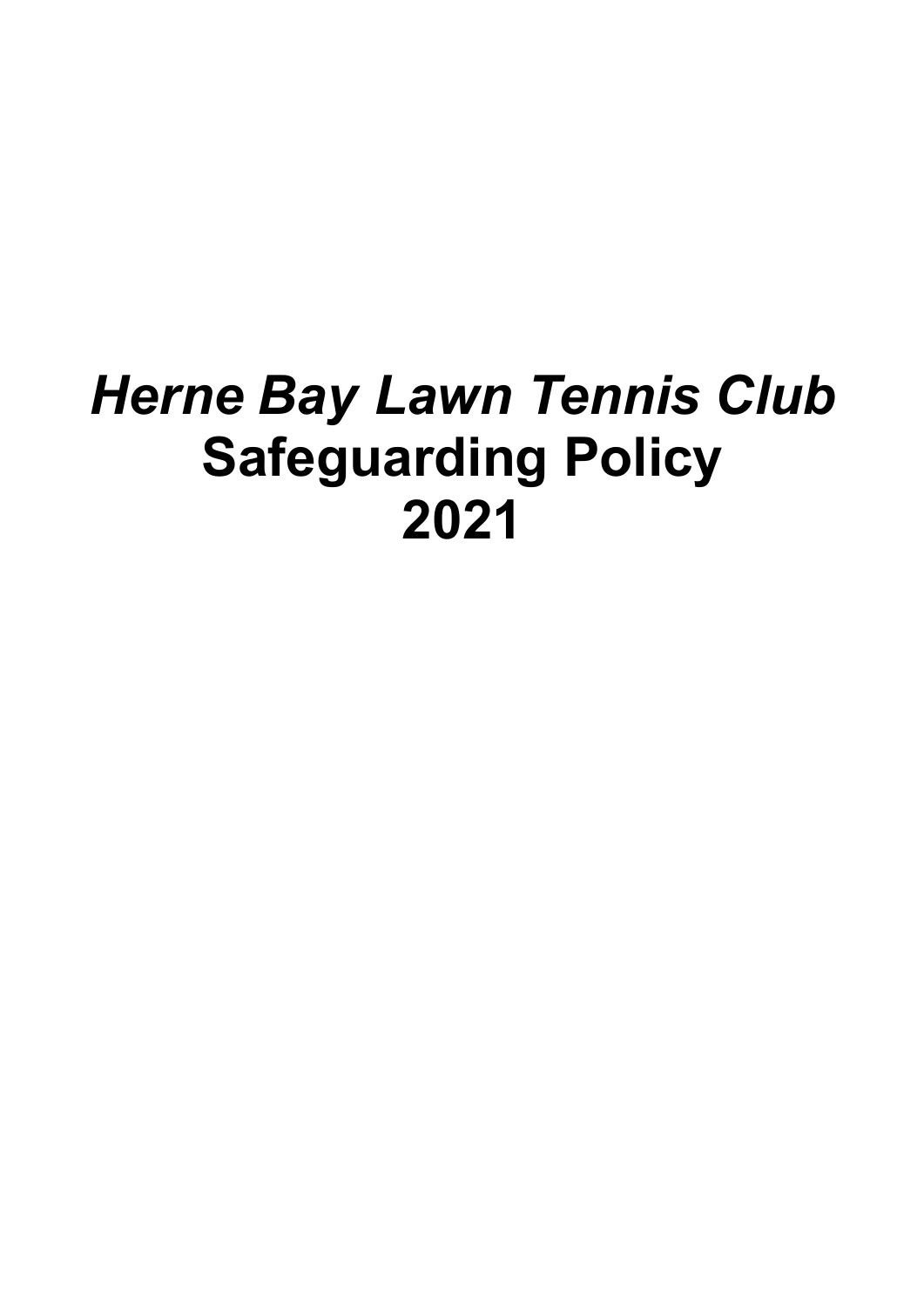### **Concern Reporting Procedure**

**Anyone who is concerned about the well-being of a child/ adult at risk, or has a disclosure of abuse or neglect made to them must:**



**LTA Safe and Inclusive Tennis Team** 02084877000 / safeandinclusive@lta.org.uk

**NSPCC** 08088005000

**ParentLine Scotland** 08000282233

\*See appendix B for guidance on how to respond to a disclosure

If you would like to raise a concern about your club Welfare Officer contact the LTA Safe and Inclusive Tennis Team.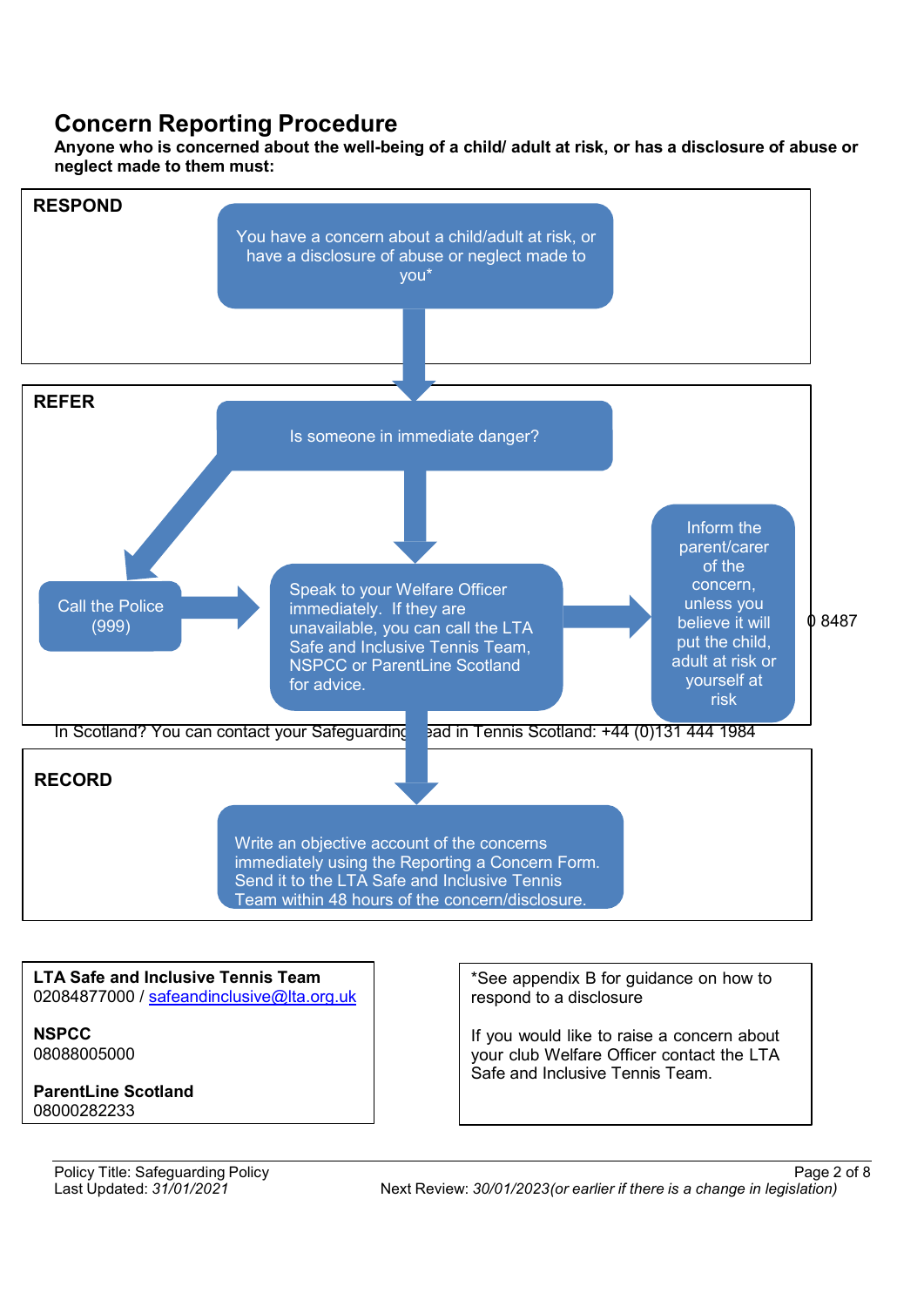# **Safeguarding Policy**

### **1. Policy statement**

Herne Bay Lawn Tennis Club is committed to prioritising the well-being of all children and adults at risk, promoting safeguarding in our club at all times, including all programs and events we run. This Policy strives to minimise risk, deliver a positive tennis experience for everyone and respond appropriately to all safeguarding concerns/disclosures.

### **2. Use of terminology**

**Child:** a person under the age of eighteen years.

Note that some legislation in Scotland defines a child as a person under sixteen years old. However, where there is any safeguarding concern, anyone under the age of 18 is regarded as a child unless advised otherwise by the LTA Safe and Inclusive Tennis Team.

**Adult at risk of abuse or neglect:** a person aged eighteen years or over who is, or may be, in need of community care services by reason of disability, age or illness; and is, or may be, unable to take care of, or unable to protect him or herself against abuse or neglect.

**Safeguarding children:** protecting children from abuse and neglect, preventing the impairment of children's health or development, ensuring that they grow up in circumstances consistent with the provision of safe and effective care, and taking action to enable all children to have the best life chances.

**Safeguarding adults at risk:** protecting adults from abuse and/or neglect. Enabling adults to maintain control over their lives and make informed choices without coercion. Empowering adults at risk, consulting them before taking action, unless someone lacks the capacity to make a decision, or their mental health poses a risk to their own or someone else's safety, in which case, always acting in his or her best interests.

*(See appendix A for full glossary of terms)*.

### **3. Scope**

This Policy is applicable to all staff, volunteers, committee members, coaches and club members. It is in line with national legislation and applicable across the UK.

Guidance on implementing the policy is outlined in the following documents:

• *Safe and Inclusive British Tennis toolkit*

Advice, guidance and support is available from the LTA Safe and Inclusive Tennis Team.

**4. Responsibility for the implementation of the Safeguarding Policy, Standards, Code of Conduct and Reporting Procedure**

### **SAFEGUARDING IS EVERYONE'S RESPONSIBILITY: NOT RESPONDING TO A SAFEGUARDING CONCERN IS NOT AN OPTION.**

- Our club's committee has overall accountability for this Policy and its implementation
- Our club Welfare Officer, Katrina Horobin, is responsible for updating this Policy in line with legislative and club developments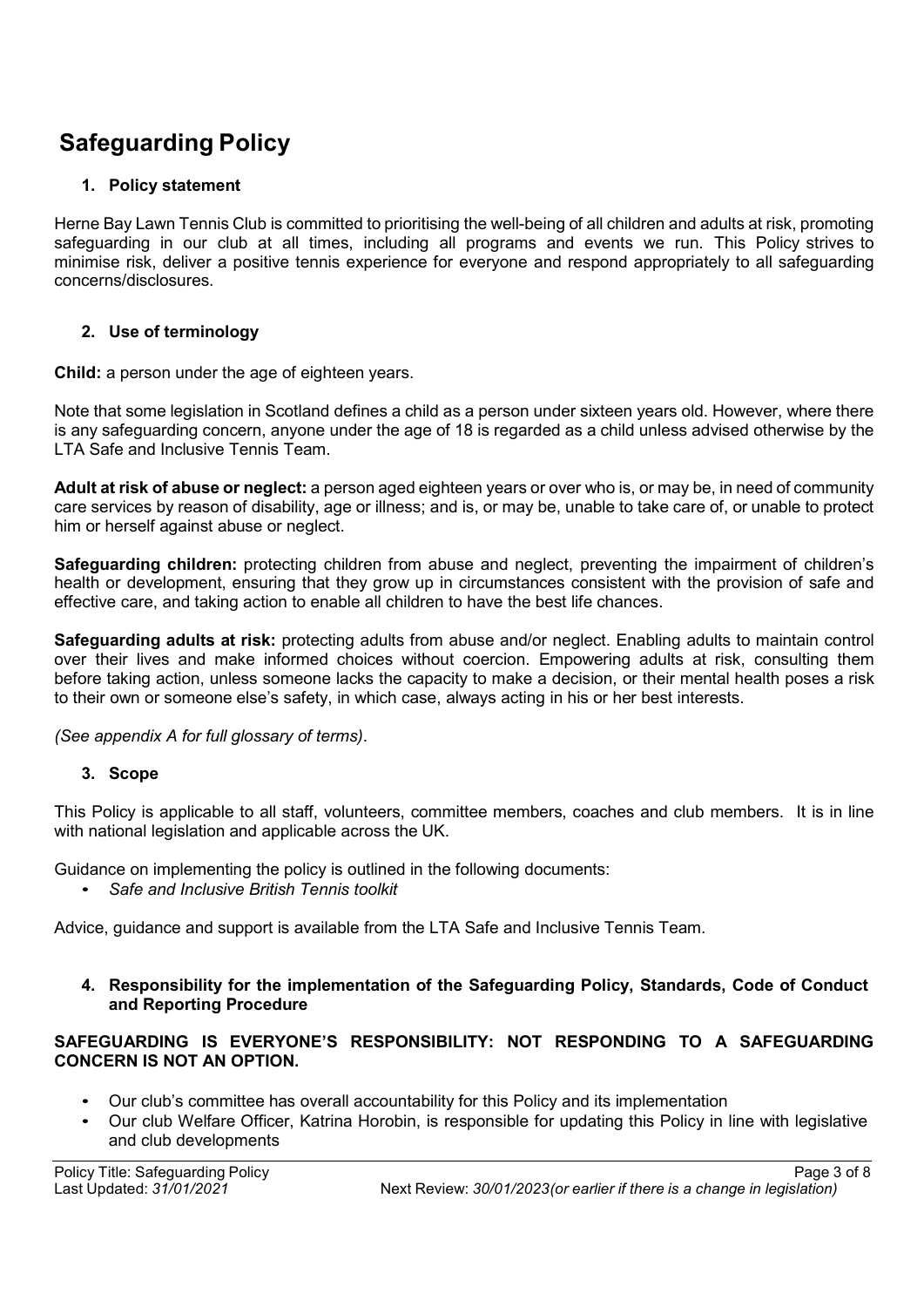- All individuals involved in/present at the club are required to adhere to the Policy and Code of Conduct
- The LTA Safe and Inclusive Tennis Team and Tennis Scotland, Tennis Wales and Tennis Foundation Safeguarding Leads can offer support to help clubs proactively safeguard.

### **Where there is a safeguarding concern/disclosure:**

- The individual who is told about, hears, or is made aware of the concern/disclosure is responsible for following the Safeguarding Reporting Procedure. Unless someone is in immediate danger, they should inform their club Welfare Officer, LTA Safe and Inclusive Tennis Team or National Safeguarding Lead *(page 2)*
- The club Welfare Officer and Safeguarding Leads are responsible for reporting safeguarding concerns to the LTA Safe and Inclusive Tennis Team
- The LTA Safe and Inclusive Tennis Team is responsible for assessing all safeguarding concern/disclosures that are reported to them and working with the club Welfare Officer and national Safeguarding Leads to follow up as appropriate on a case-by-case basis, prioritising the well-being of the child/ adult at risk at all times. Dependent on the concern/disclosure, a referral may be made to:
	- $\circ$  The police in an emergency (999);  $\circ$

Local Authority Children's Services o

Local Authority Adult Services

- o Designated Officer (England only) for concerns/disclosures about a member of staff, consultant, coach, official or volunteer
- o Disclosure and Barring Service (or Disclosure Scotland; Adult Social Work Team or Health and Social Service Department (Channel Islands) for concerns/disclosures about a member of staff, consultant, coach, official or volunteer
- o The LTA Safeguarding and Protection Committee for advice and guidance.

### **5. Breaches of the Safeguarding Policy, Standards, Code of Conduct and Reporting Procedure**

Breaches of this Policy and/or failure to comply with the outlined responsibilities may result in the following:

- Disciplinary action leading to possible dismissal and legal action;
- Termination of current and future roles within the club and roles in other clubs, the LTA, Tennis Wales, Tennis Scotland and the Tennis Foundation*.*

Actions taken by staff, consultants, volunteers, officials, coaches inside or outside of the club that are seen to contradict this Policy may be considered a violation of this Policy.

Where an appeal is lodged in response to a safeguarding decision made by the club, the individual should adhere to the club's appeal procedure.

### **6. Related policies and guidance**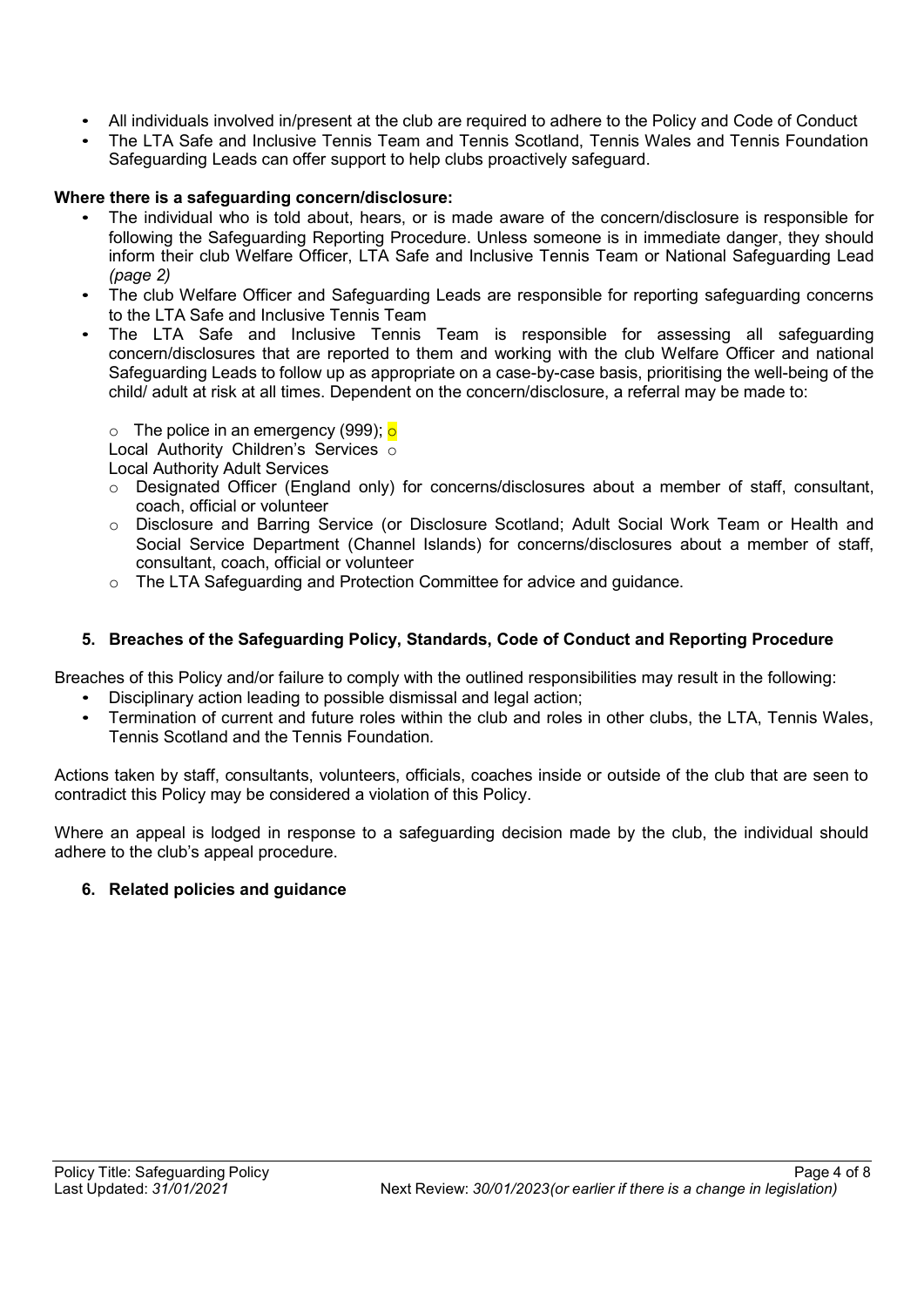## **Safe and Inclusive Code of Conduct**

- Prioritise the well-being of all children and adults at all times
- Be a positive role model. Act with integrity, even when no one is looking
- Help to create a safe and inclusive environment both on and off court and promote the Fair Play values: enjoy; respect
- Value and celebrate diversity and make all reasonable efforts to meet individual needs
- Keep clear boundaries between your professional and personal life, including on social media
- Check you have the relevant consent from parents/carers, children and adults before taking or using photos and videos
- Ensure your own roles and responsibilities, and those of everyone you are responsible for, are clearly outlined and everyone has the information, training and support to carry them out
- Where possible, do not be alone with a child or adult at risk
- Do not abuse, neglect, harm or discriminate against anyone; or act in a way that may be interpreted as such\*
- Doing nothing is NOT an option: report all concerns and disclosures as soon as possible, following the Concern Reporting Procedure. If someone is in immediate danger, call the police (999)

\*It is illegal to have a relationship with someone who is under 18 years old if you are in a position of trust; it is illegal to have a sexual relationship with anyone under the age of 16 whether they give consent or not.

### *The Code of Conduct should be interpreted in a spirit of integrity, transparency and common sense, with the best interests of children and adults at risk as the primary consideration.*

### **Safe and Inclusive Tennis Standards -** *optional*

The Standards aim to set a minimum level of practice to promote and support safeguarding and equality in tennis. *Implementing the Safe and Inclusive Tennis Standards* is intended to be used alongside this Policy and Code of Conduct; and the Equality, Diversity and Inclusion policy/Statement of Commitment.

### **Standard 1: We have Safeguarding and Equality Policies and a Code of Conduct that applies to all staff, volunteers, coaches, club members and events**

- Everyone has read, understood and follows the Safeguarding and Equality Policies, Standards, Code of Conduct and Reporting Procedure
- Our Safeguarding and Equality Policies and procedures are monitored and updated to keep them relevant to everyone in our club and the programmes and events we run.

### **Standard 2: We empower children and adults to create safe and inclusive tennis environments, both on and off court**

- We support everyone to uphold the Fair Play values: enjoy; respect *(see page x)*
- Information, resources and guidance on how to stay safe, promote equality, diversity and inclusion and report concerns is easy to access, understand and implement *(see section 2)*
- There is a club Welfare Officer or named person responsible for safeguarding and equality at our club; their name and contact details are clearly displayed at the club *(see poster template, page x)*
- Children and adults are actively encouraged to report any concerns they have about themselves or others; those who report concerns are protected and supported.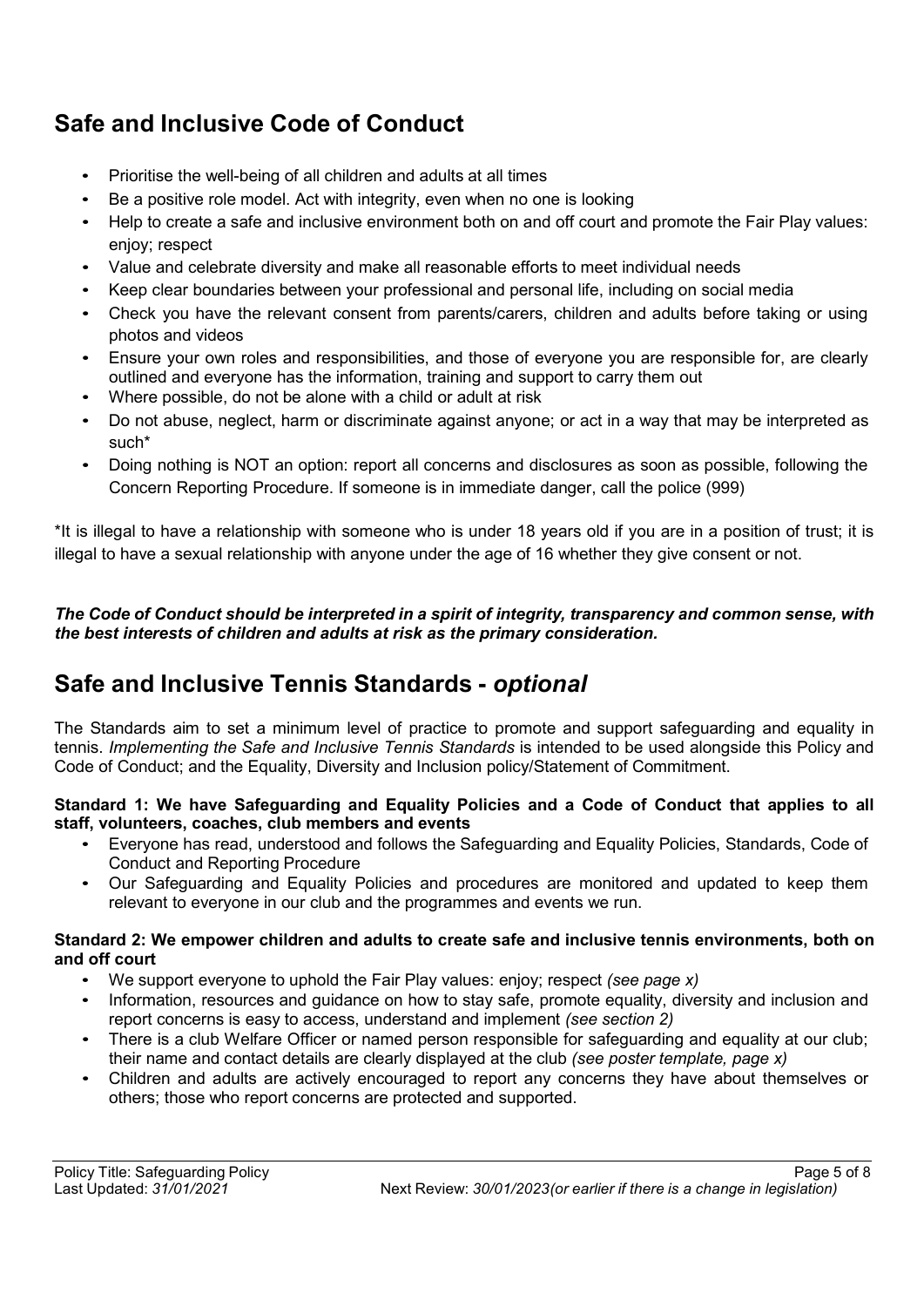### **Standard 3: We prioritise safe and inclusive recruitment, induction, training and support**

- All applicable applications, interviews and references address safeguarding and equality requirements and attitudes
- All eligible staff and volunteers have up to date criminal records checks
- All our coaches are LTA-accredited
- Our Welfare Officer (or named person responsible for safeguarding and equality) has the relevant skills and training to undertake the role
- All our staff, volunteers, coaches and members know how to access relevant information, guidance and resources, including the Safe and Inclusive toolkit.

#### **Standard 4: We protect people's confidential information about safeguarding and equality**

- Confidential information relating to safeguarding and equality is:
	- o Stored securely
	- o Accessed and processed securely
	- o Shared securely and appropriately

#### **Standard 5: We address safeguarding and discrimination concerns immediately, prioritising the wellbeing of children and adults at risk**

- All concerns, including on-line concerns (cyber-bullying, sexting, grooming and all other forms of on-line abuse) are recognised, reported and responded to
- All safequarding and discrimination concerns/allegations made regarding a club member of staff, volunteer, coach or visitor are reported to our club Welfare Officer (or named person responsible for safeguarding and equality and may be reported to external authorities
- All concerns reported to the venue are reported immediately, following the Safeguarding Reporting Procedure
- We foster a collaborative approach to safeguarding across British Tennis and with other agencies.

This Policy is reviewed every two years [or earlier if there is a change in national legislation].

This Policy is recommended for approval by:

| Club Committee Chair – Mrs Isobel Warnock | Date:31/01/21  |
|-------------------------------------------|----------------|
| Club Welfare Officer Mrs Katrina Horobin  | Date: 31/01/21 |

### **Appendix A: Glossary of Terms**

**Safeguarding:** protecting **children** from abuse and neglect, preventing the impairment of children's health or development, ensuring that children are growing up in circumstances consistent with the provision of safe and effective care, and taking action to enable all children to have the best life chances. Enabling **adults at risk** to achieve the outcomes that matter to them in their life; protecting their right to live in safety, free from abuse and neglect. Empowering and supporting them to make choices, stay safe and raise any concerns. Beginning with the assumption that an individual is best-placed to make decisions about their own wellbeing, taking proportional action on their behalf only if someone lacks the capacity to make a decision, they are exposed to a life-threatening risk, someone else may be at risk of harm, or a criminal offence has been committed or is likely to be committed.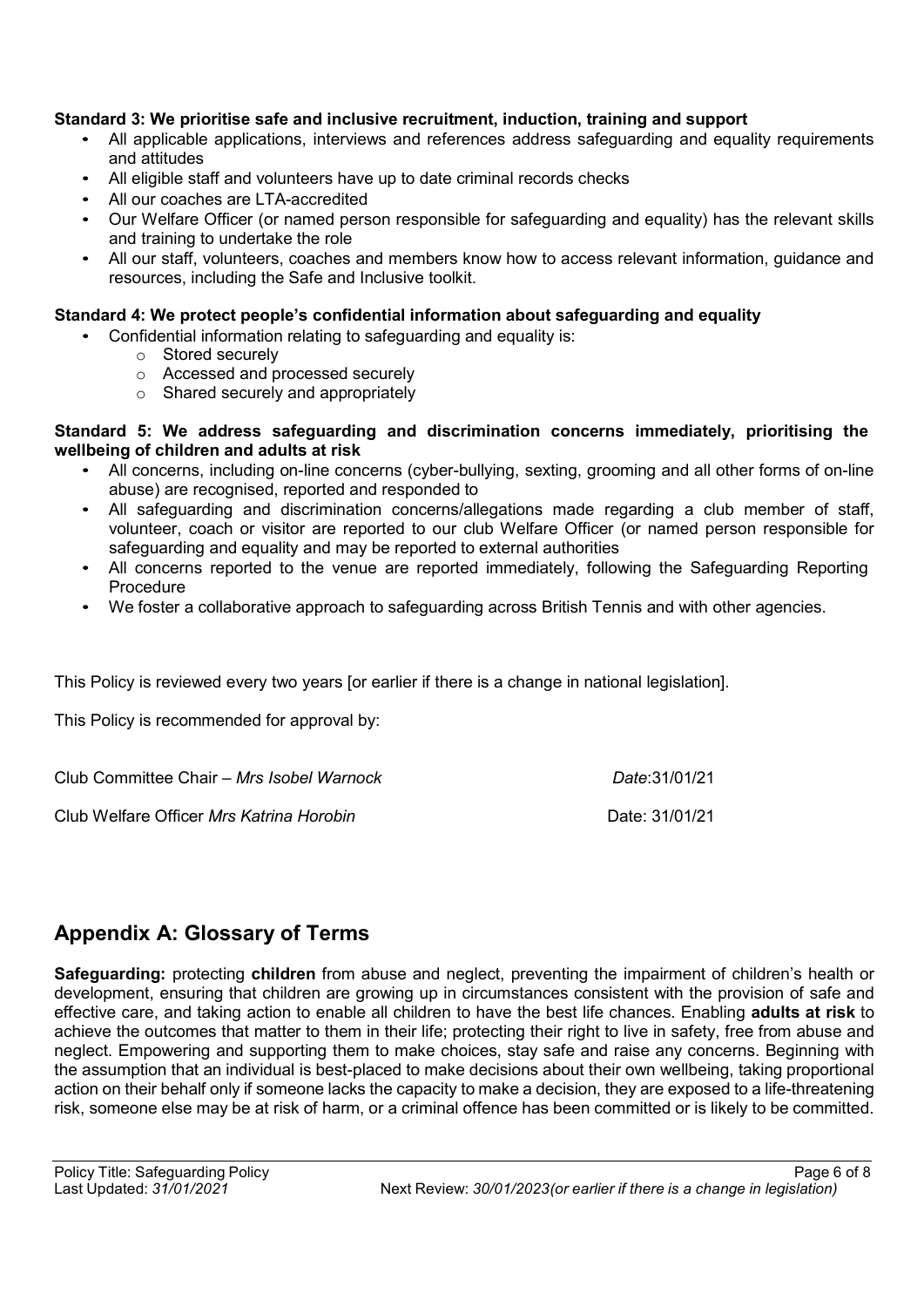### **Abuse and neglect**

**Physical abuse:** A form of abuse which may involve hitting, shaking, throwing, poisoning, burning or scalding, drowning, suffocating or otherwise causing physical harm to a child or adult at risk. Physical harm may also be caused when a parent or carer fabricates the symptoms of, or deliberately induces illness

**Sexual abuse:** Involves forcing or enticing a child or young person to take part in abuse sexual activities, not necessarily involving a high level of violence, whether or not the child is aware of what is happening. The activities may involve physical contact, including assault by penetration (for example, rape or oral sex) or non- penetrative acts such as masturbation, kissing, rubbing and touching outside of clothing. They may also include noncontact activities, such as involving children in looking at, or in the production of, sexual images, watching sexual activities, encouraging children to behave in sexually inappropriate ways, or grooming a child in preparation for abuse (including via the internet). Sexual abuse is not solely perpetrated by adult males. Women can also commit acts of sexual abuse, as can other children

**Emotional abuse:** The persistent emotional maltreatment of a child or adult at risk such as to cause severe and persistent adverse effects on their emotional development. It may involve conveying to a child/ adult at risk that they are worthless or unloved, inadequate, or valued only insofar as they meet the needs of another person; not giving them opportunities to express their views; deliberately silencing them or 'making fun' of what they say or how they communicate. It may feature age or developmentally inappropriate expectations being imposed, including interactions that are beyond a child or adult at risk's developmental capability, as well as overprotection and limitation of exploration and learning, or preventing them participating in normal social interaction. It may involve seeing or hearing the ill-treatment of another. It may involve serious bullying (including cyber bullying), causing a child or adult at risk to feel frightened or in danger, or the exploitation or corruption of children. Some level of emotional abuse is involved in all types of maltreatment of a child, though it may occur alone.

**Neglect:** The persistent failure to meet a child/ adult at risk's basic physical and/or psychological needs, likely to result in the serious impairment of their health or development. It may involve a parent or carer failing to:

- o provide adequate food, clothing and shelter (including exclusion from home or abandonment);
- o protect a child/ adult at risk from physical and emotional harm or danger;
- $\circ$  ensure adequate supervision (including the use of inadequate care-givers); or
- o ensure access to appropriate medical care or treatment.

It may also include neglect of, or unresponsiveness to, a child's or adult at risk's basic emotional needs. Neglect may occur during pregnancy as a result of maternal substance abuse.

### **Additional examples of abuse and neglect of adults at risk**

**Financial abuse**: having money or property stolen; being defrauded; being put under pressure in relation to money or other property; and having money or other property misused.

**Discriminatory abuse**: treating someone in a less favourable way and causing them harm, because of their age, gender, sexuality, gender identity, disability, socio-economic status, ethnic origin, religion and any other visible or non-visible difference.

**Domestic abuse**: includes physical, sexual, psychological or financial abuse by someone who is, or has been a partner or family member. Includes forced marriage, female genital mutilation and honour-based violence (an act of violence based on the belief that the person has brought shame on their family or culture). Domestic abuse does not necessarily involve physical contact or violence.

**Psychological abuse:** including emotional abuse, threats of harm or abandonment, deprivation of contact, humiliation, blaming, controlling, intimidation, coercion, harassment, verbal abuse, isolation or withdrawal from services or supportive networks.